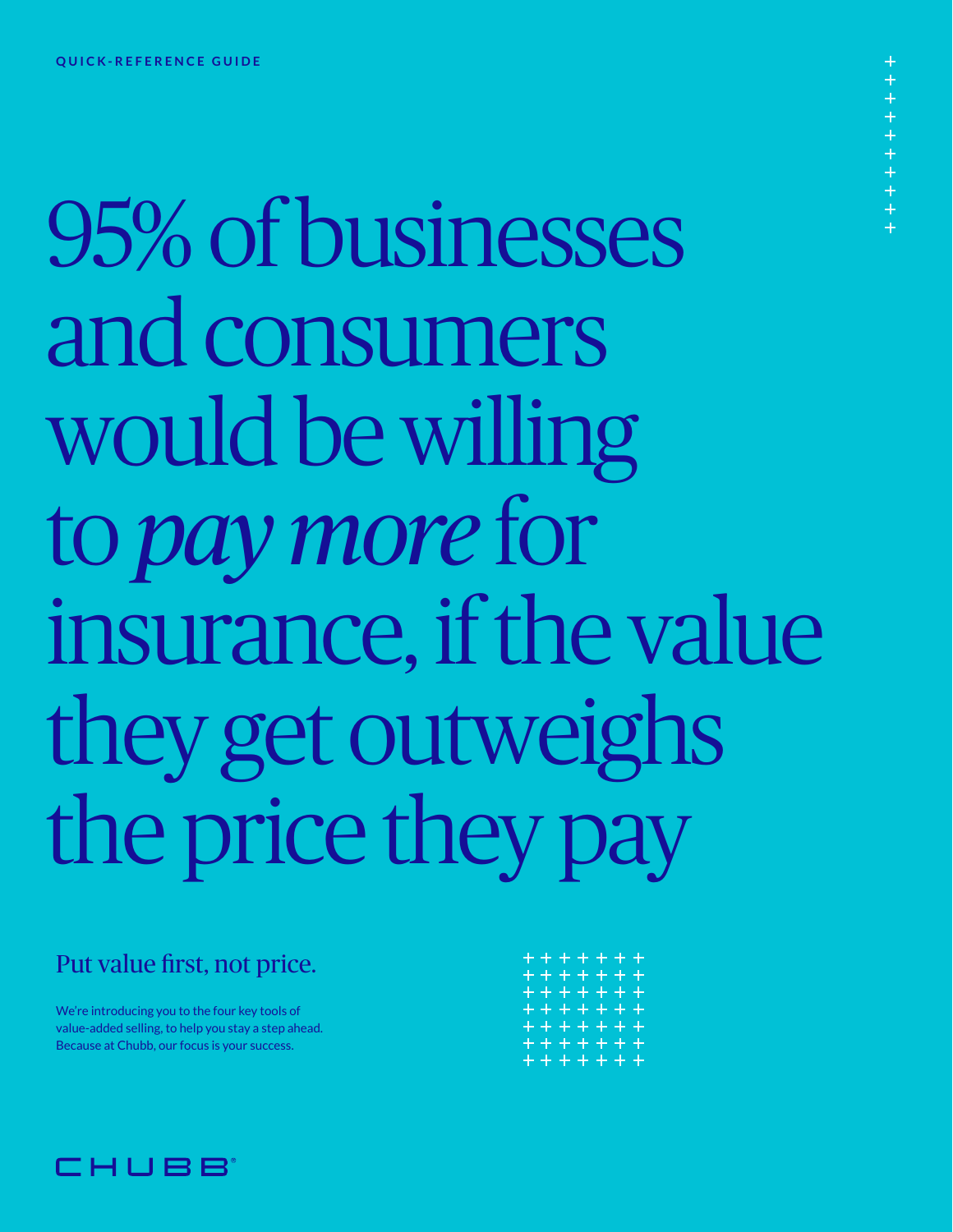# Introducing *Selling in Uncertain Times*

## Your clients' challenges have changed. So your challenges have changed.

Rapid digitisation, competition from direct carriers and insurtech players, economic instability and a hardening market — these factors have created an environment where clients have more choice and less desire to spend. To succeed, you need to move beyond conversations about price, and focus on value in all its forms.

To help you do that, we've collaborated with Paul Reilly, sales training specialist and President of Reilly Training, to produce a wide range of materials that will help you discover value-added sales tactics and put them into practice. We've created videos, case studies, an in-depth virtual sales training session and more — explore the resources at **chubb.com/sellinginuncertaintimes/au**



#### About Paul Reilly

Paul Reilly is a value-added selling expert and author of the books **Value-Added Selling** and **Selling Through Tough Times**.

Reilly Training is a leading research and training firm with nearly four decades of experience specialising in value-added selling tactics and techniques.

## Value-added selling is built on four simple concepts

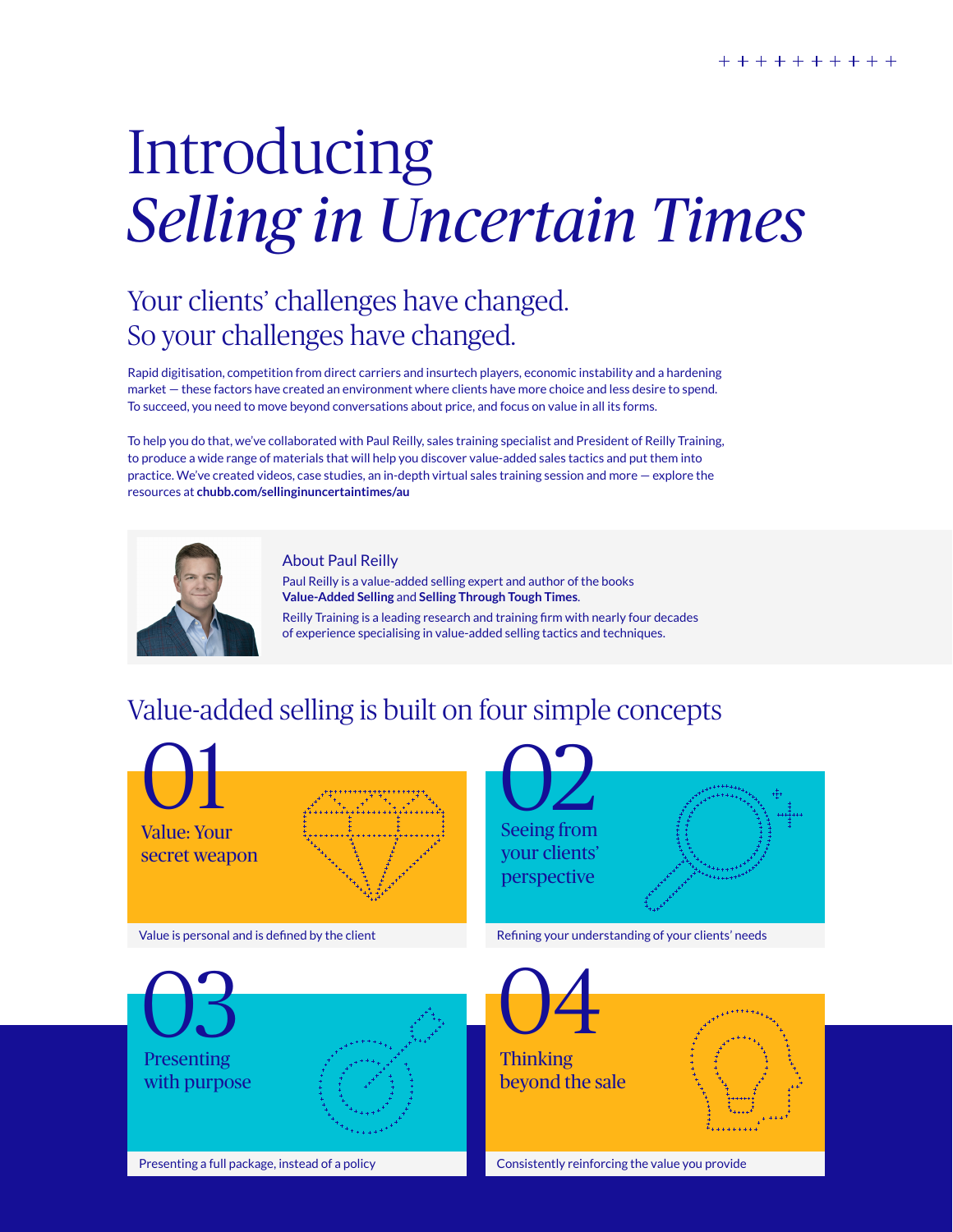# Value-added selling: *explained*

#### Value: Your secret weapon

Where to start: Ask incisive questions and bring your own experience to the table to better understand what your clients value.

Go further: With the value formula, a proven tool that uses benefits like saving time or gaining peace of mind to balance out price.

Watch the tutorial video | Download the case study

#### Seeing from your clients' perspective

Where to start: Empathy is key to uncovering your clients wants, needs, and concerns. See the world through their lens, to offer the support they need.

Go further: Show your clients that their needs aren't generic with value-adding techniques that reinforce the uniqueness of their challenges — and your solutions.

Watch the tutorial video | Download the case study

#### Presenting with purpose

Where to start: Don't sell your clients a policy. Sell them the big picture, wrapping up everything you've learned about them in a compelling, compassionate pitch.

Go further: Add value to your presentations with analogies that draw connections between what you know your clients care about and the decisions they need to make.

Watch the tutorial video | Download the case study

## Thinking beyond the sale

Where to start: If you're not treating clients like prospects, someone else will. The value you offer goes well beyond the initial sale — so don't let your clients forget it.

Go further: Value in insurance is heavily tied to making a claim. That may never happen. So stay in touch with reminders of the benefits your work brings.

Watch the tutorial video | Download the case study

|  | $+ + + + + +$   |
|--|-----------------|
|  | $+ + + + + +$   |
|  | $+ + + + + + +$ |
|  | $+ + + + + + +$ |
|  | $+++++$         |
|  | $+ + + + + + +$ |

# **Headlines** from our global survey

# 47%

of survey respondents said their greatest concerns were related to the COVID-19 pandemic, followed by 43% citing economic uncertainty

# Nearly half

of all respondents say they're feeling optimistic and resilient about the future

### **Trustworthiness** and good communication

are the two most important characteristics respondents said they look for in an agent or broker

### 92%

are more price-sensitive about buying insurance than they were before 2020